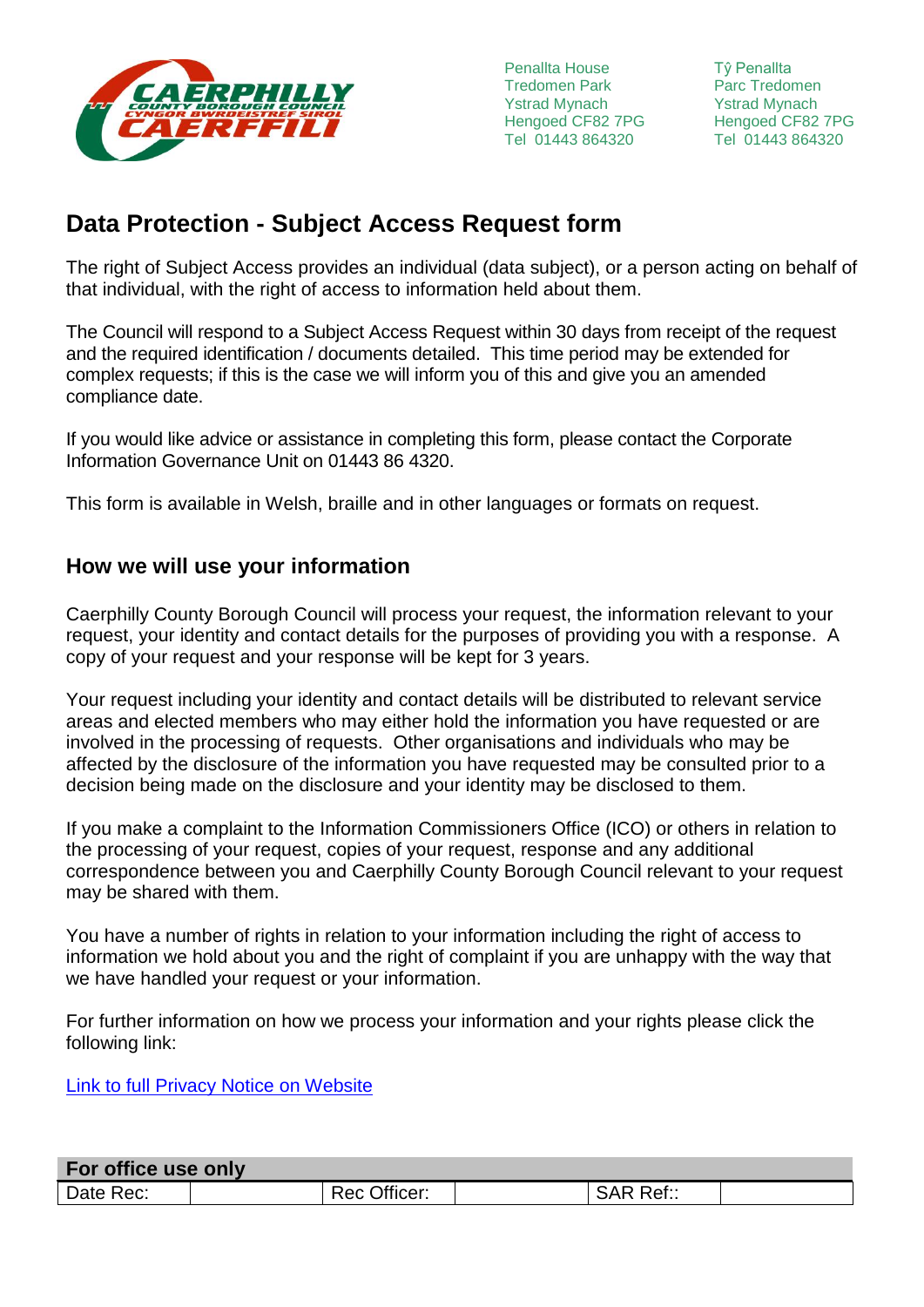#### **Section 1 Identification / Documents needed to support the request**

Detailed below are the identification / documents needed to support a Subject Access Request.

| <b>Relationship to Data Subject</b>                                                                                   | <b>Identification / Documents needed</b>                                                                                                                                                       |
|-----------------------------------------------------------------------------------------------------------------------|------------------------------------------------------------------------------------------------------------------------------------------------------------------------------------------------|
| I am the data subject making a<br>request for information about myself.                                               | • one form of original identification which contains your<br>(data subject) current address e.g. a recent utility bill<br>(within 3 months old), and                                           |
|                                                                                                                       | • one form of original identification which contains your<br>(data subject) signature e.g. a valid driving licence or<br>passport.                                                             |
| I am making the request on behalf of<br>a child that I have parental<br>responsibility for, as the child is           | • one form of original identification which contains your<br>(applicant) current address e.g. a recent utility bill<br>(within 3 months old), and                                              |
| unable to understand the implications<br>of making a request / the information<br>likely to be provided. <sup>1</sup> | • one form of original identification which contains your<br>(applicant) signature e.g. a valid driving licence or<br>passport.                                                                |
| I am a solicitor making the request on<br>behalf of my client.                                                        | • one form of original identification which contains the<br>data subject's current address e.g. a recent utility bill<br>(within 3 months old), and                                            |
|                                                                                                                       | • one form of original identification which contains the<br>data subject's signature e.g. a valid driving licence or<br>passport, and                                                          |
|                                                                                                                       | • evidence of your authority to act on behalf of the data<br>subject e.g. recent signed consent form (within 3<br>months old) or Lasting Power of Attorney - Health<br>and Welfare or similar. |
| Any other person with authority to act<br>on behalf of the data subject.                                              | • one form of original identification which contains the<br>data subject's current address e.g. a recent utility bill<br>(within 3 months old), and                                            |
|                                                                                                                       | • one form of original identification which contains the<br>data subject's signature e.g. a valid driving licence or<br>passport, and                                                          |
|                                                                                                                       | • one form of original identification which contains your<br>(applicant) current address e.g. a recent utility bill<br>(within 3 months old), and                                              |
|                                                                                                                       | • one form of original identification which contains your<br>(applicant) signature e.g. a valid driving licence or<br>passport, and                                                            |
|                                                                                                                       | • evidence of your authority to act on behalf of the data<br>subject e.g. recent signed consent form (within 3<br>months old) or Lasting Power of Attorney - Health and<br>Welfare or similar. |

#### **Notes**

<sup>1</sup> It should be noted that a parent can only be granted access to their child's records if this is considered to be in the child's interests. If a child is 12 years old or over, the child is normally deemed to have the ability to understanding the implications of making a request, therefore the child should either make the request themselves or the request must be made with the child's consent. If the request is being made with the child's consent please see 'Any other person with authority to act on behalf of the data subject' for the identification / documents required.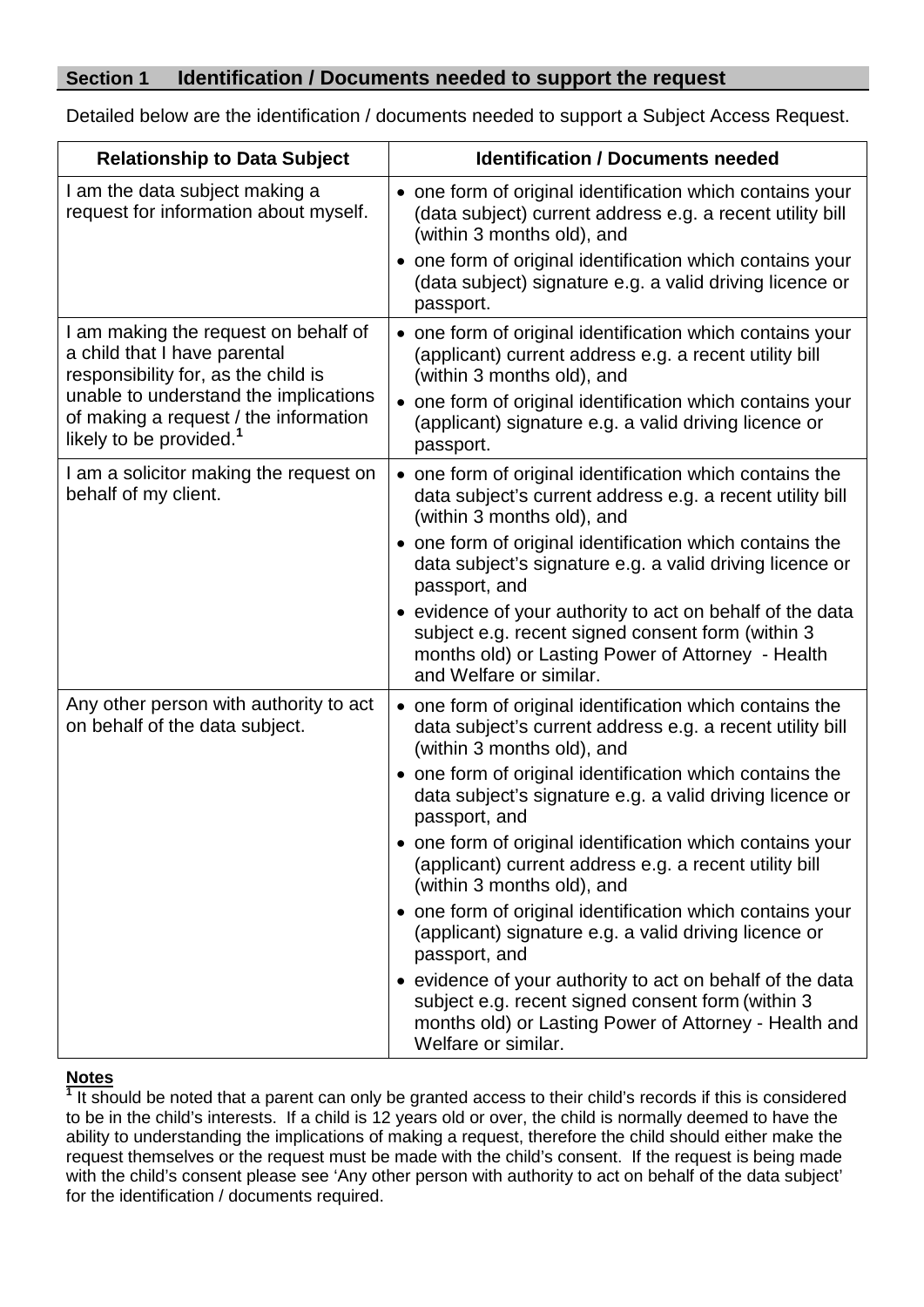|                                                                          | <b>Data Subject Details</b> | <b>Applicant Details</b><br>(if not data subject) |
|--------------------------------------------------------------------------|-----------------------------|---------------------------------------------------|
| Title:                                                                   |                             |                                                   |
| Forename:                                                                |                             |                                                   |
| Surname:                                                                 |                             |                                                   |
| Any Other Name:                                                          |                             |                                                   |
| Date of Birth:                                                           |                             |                                                   |
| <b>Current Address:</b>                                                  |                             |                                                   |
|                                                                          |                             |                                                   |
| <b>Previous Address:</b><br>(If you have moved<br>with the last 3 years) |                             |                                                   |
| <b>Telephone No:</b>                                                     |                             |                                                   |
| <b>E-Mail Address:</b>                                                   |                             |                                                   |

## **Section 3 The request**

To enable us to locate the information about the data subject required, please provide as much of the following information as you can:-

#### **Please describe specifically the information you are requesting:**

**Council services you have received relevant to the request:**